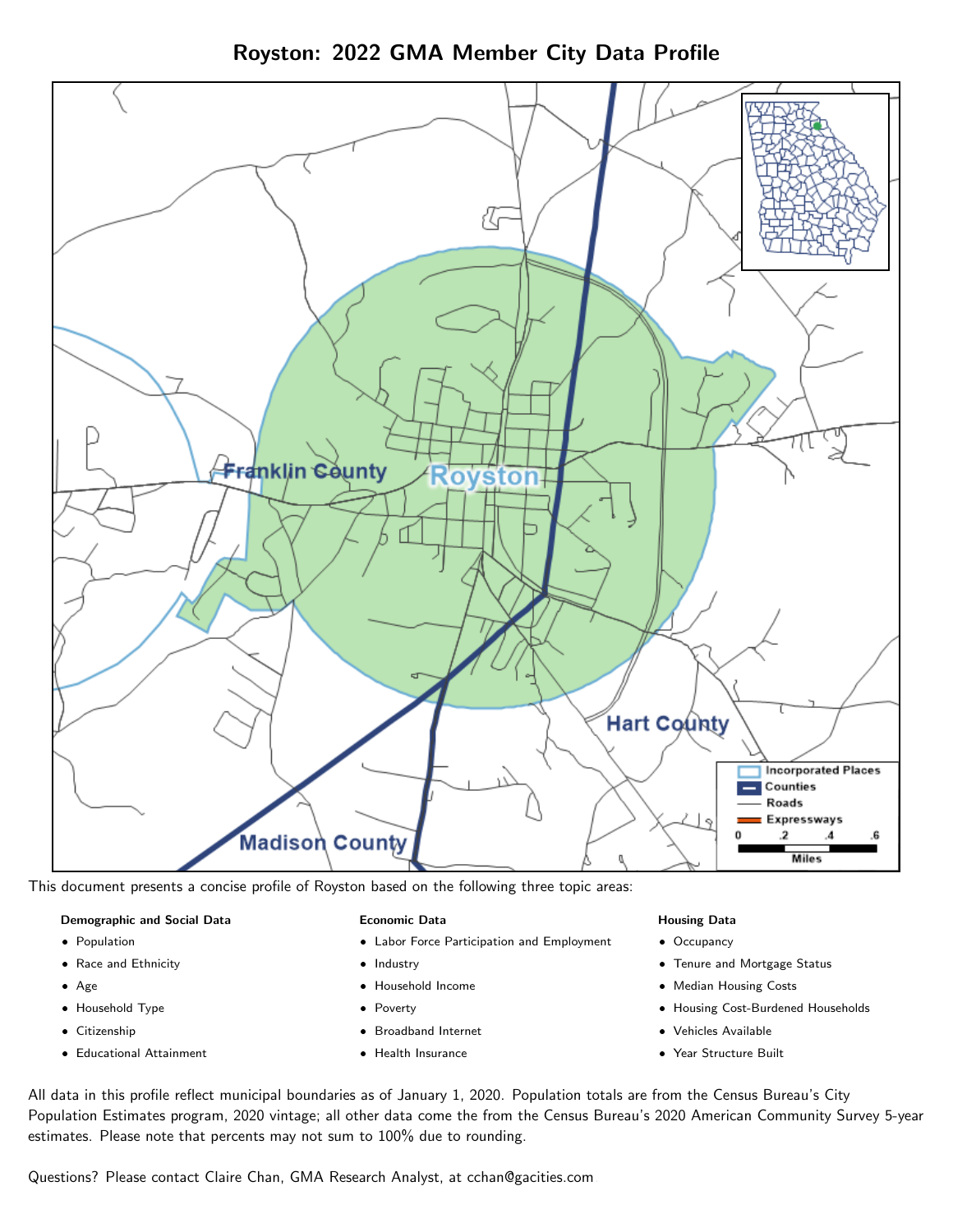# Royston: Demographic and Social





**Citizenship** 



Source: American Community Survey, 2020 5-year estimates, table B05002 Source: American Community Survey, 2020 5-year estimates, table B15002

### Race and Ethnicity



Source: U.S. Census Bureau, City Population Estimates, 2020 vintage Source: American Community Survey, 2020 5-year estimates, table B03002

### Household Type



Source: American Community Survey, 2020 5-year estimates, table B01001 Source: American Community Survey, 2020 5-year estimates, table B11001

### Educational Attainment



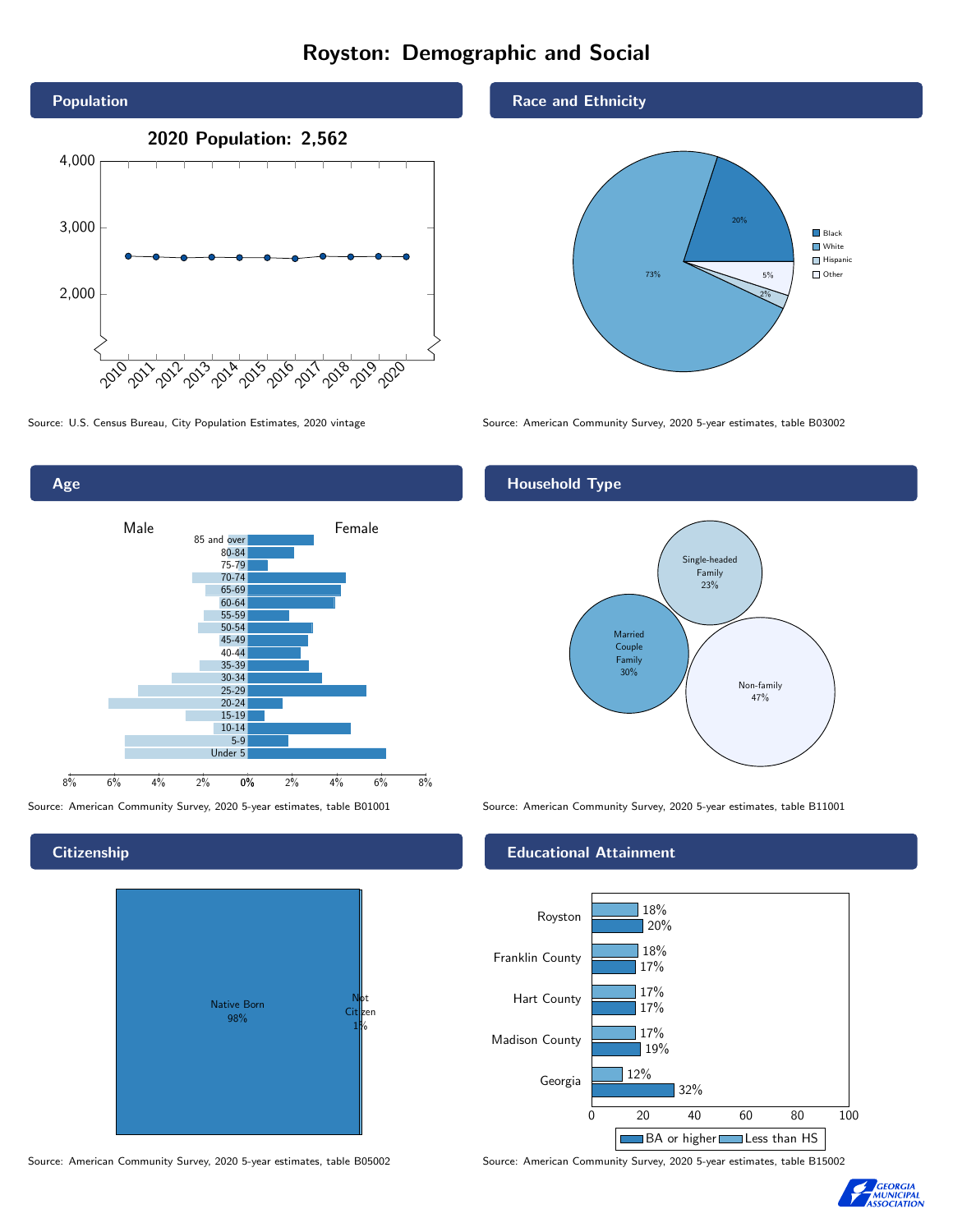# Royston: Economic



Source: American Community Survey, 2020 5-year estimates, table B23001 Note: Unemployment rate is based upon the civilian labor force.

### Industry

| Agriculture, forestry, fishing and hunting, and mining      | $7\%$ |
|-------------------------------------------------------------|-------|
| Construction                                                | 5%    |
| Manufacturing                                               | 21%   |
| <b>Wholesale Trade</b>                                      | 3%    |
| Retail Trade                                                | 9%    |
| Transportation and warehousing, and utilities               | 2%    |
| Information                                                 | 2%    |
| Finance and insurance, real estate, rental, leasing         | 6%    |
| Professional, scientific, mgt, administrative, waste mgt    | 3%    |
| Educational services, and health care and social assistance | 24%   |
| Arts, entertainment, recreation, accommodation, food        | 14%   |
| service                                                     |       |
| Other services, except public administration                | $2\%$ |
| Public administration                                       | 3%    |
|                                                             |       |

Source: American Community Survey, 2020 5-year estimates, table C24030



Source: American Community Survey, 2020 5-year estimates, tables B19013 and B19025 Source: American Community Survey, 2020 5-year estimates, table B17010

Broadband Internet No 31% Yes 69%

#### Health Insurance



Source: American Community Survey, 2020 5-year estimates, table B28002 Source: American Community Survey, 2020 5-year estimates, table B18135